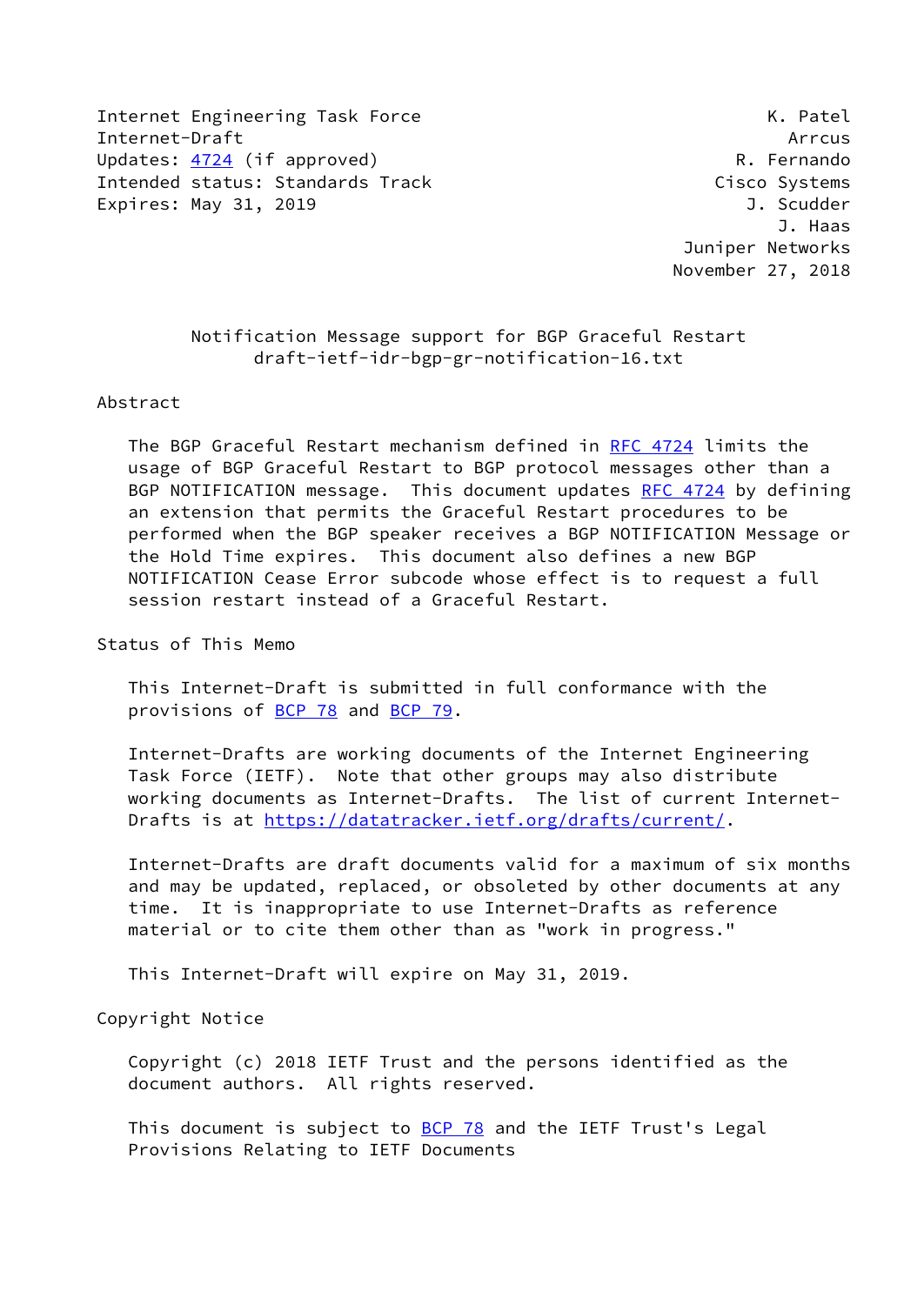## <span id="page-1-1"></span>Internet-Draft Notification support for BGP GR November 2018

 [\(https://trustee.ietf.org/license-info](https://trustee.ietf.org/license-info)) in effect on the date of publication of this document. Please review these documents carefully, as they describe your rights and restrictions with respect to this document. Code Components extracted from this document must include Simplified BSD License text as described in Section 4.e of the Trust Legal Provisions and are provided without warranty as described in the Simplified BSD License.

## Table of Contents

|                                                  | $\overline{2}$ |
|--------------------------------------------------|----------------|
|                                                  | $\overline{3}$ |
| Modifications to BGP Graceful Restart Capability | $\overline{3}$ |
| 3.                                               | $\overline{3}$ |
| Sending a Hard Reset<br>3.1.                     | $\overline{4}$ |
| $3.2$ . Receiving a Hard Reset                   | $\overline{4}$ |
|                                                  | $\overline{4}$ |
| $4.1$ . Rules for the Receiving Speaker          | $\overline{5}$ |
|                                                  | 6              |
| 5.1. When to Send Hard Reset                     | 6              |
| $5.2$ . Interaction With Other Specifications    | $\overline{1}$ |
| 6.                                               | $\overline{1}$ |
| Operational Considerations<br>7.                 | $\overline{1}$ |
| 8.                                               | $\overline{1}$ |
| 9.                                               | $\overline{1}$ |
|                                                  | 8              |
|                                                  | 8              |
| Authors' Addresses                               | 9              |
|                                                  |                |

## <span id="page-1-0"></span>[1](#page-1-0). Introduction

 For many classes of errors, the BGP protocol must send a NOTIFICATION message and reset the peering session to handle the error condition. The BGP Graceful Restart extension defined in [[RFC4724](https://datatracker.ietf.org/doc/pdf/rfc4724)] requires that normal BGP procedures defined in [\[RFC4271](https://datatracker.ietf.org/doc/pdf/rfc4271)] be followed when a NOTIFICATION message is sent or received. This document defines an extension to BGP Graceful Restart that permits the Graceful Restart procedures to be performed when the BGP speaker receives a NOTIFICATION message or the Hold Time expires. This permits the BGP speaker to avoid flapping reachability and continue forwarding while the BGP speaker restarts the session to handle errors detected in the BGP protocol.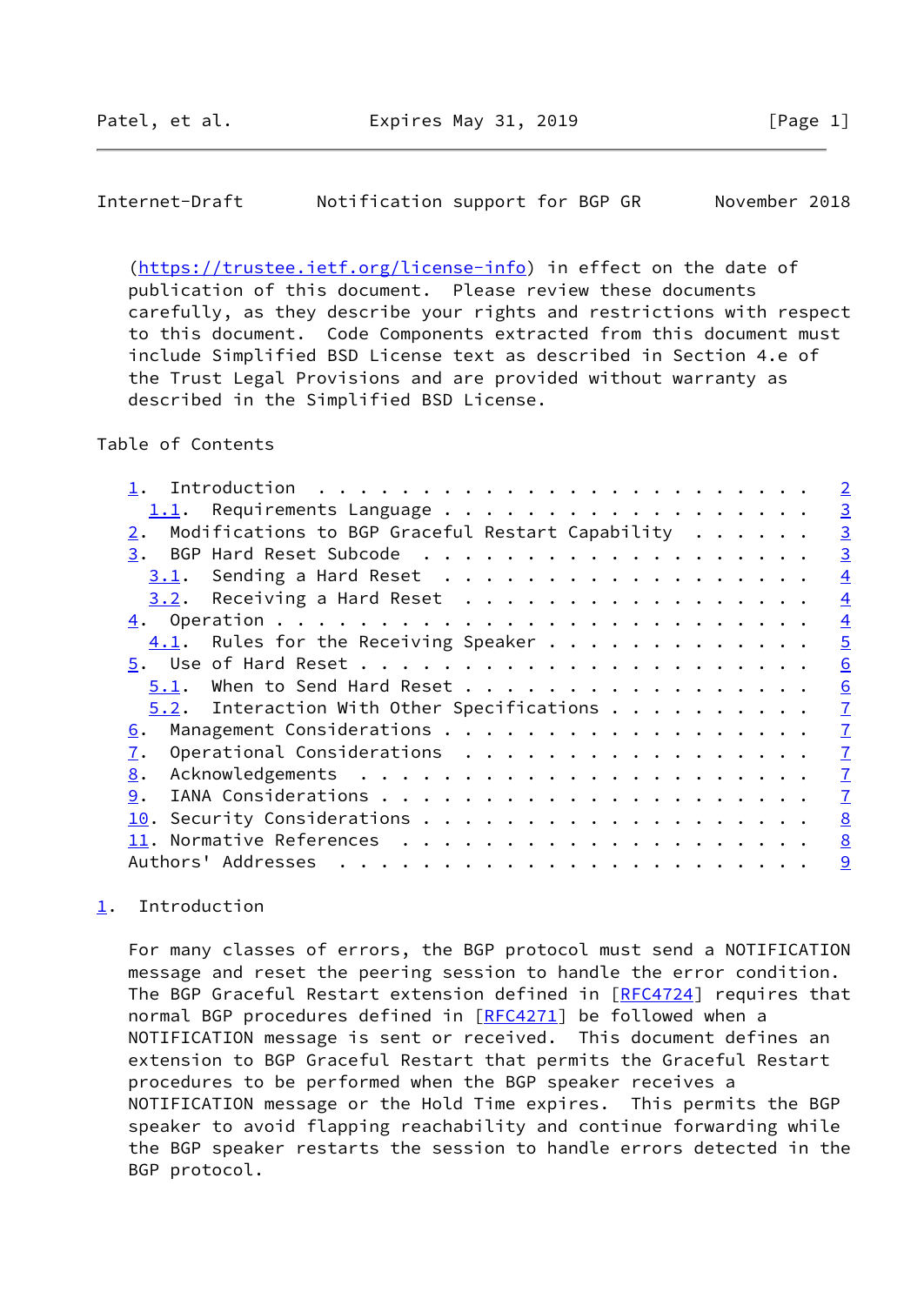At a high level, this document can be summed up as follows. When a BGP session is reset, both speakers operate as "Receiving Speakers" according to [\[RFC4724](https://datatracker.ietf.org/doc/pdf/rfc4724)], meaning they retain each other's routes. This is also true for HOLDTIME expiration. The functionality can be defeated using a "Hard Reset" subcode for the BGP NOTIFICATION Cease

| [Page 2]<br>Expires May 31, 2019<br>Patel, et al. |
|---------------------------------------------------|
|---------------------------------------------------|

<span id="page-2-1"></span>Internet-Draft Notification support for BGP GR November 2018

 Error code. If a Hard Reset is used, a full session reset is performed.

<span id="page-2-0"></span>[1.1](#page-2-0). Requirements Language

 The key words "MUST", "MUST NOT", "REQUIRED", "SHALL", "SHALL NOT", "SHOULD", "SHOULD NOT", "RECOMMENDED", "NOT RECOMMENDED", "MAY", and "OPTIONAL" in this document are to be interpreted as described in [BCP](https://datatracker.ietf.org/doc/pdf/bcp14) [14](https://datatracker.ietf.org/doc/pdf/bcp14) [[RFC2119\]](https://datatracker.ietf.org/doc/pdf/rfc2119) [\[RFC8174](https://datatracker.ietf.org/doc/pdf/rfc8174)] when, and only when, they appear in all capitals, as shown here.

<span id="page-2-2"></span>[2](#page-2-2). Modifications to BGP Graceful Restart Capability

 The BGP Graceful Restart Capability is augmented to signal the Graceful Restart support for BGP NOTIFICATION messages. The Restart Flags field is augmented as follows (following the diagram from section [3 of \[RFC4724\]](https://datatracker.ietf.org/doc/pdf/rfc4724#section-3)):

Restart Flags:

This field contains bit flags relating to restart.

 0 1 2 3 +-+-+-+-+ |R|N| | +-+-+-+-+

 The most significant ("Restart State", or "R") bit is defined in  $[REC4724]$ .

 The second most significant bit ("N") is defined as the BGP Graceful Notification bit, which is used to indicate Graceful Restart support for BGP NOTIFICATION messages. A BGP speaker indicates support for the procedures of this document, by advertising a Graceful Restart Capability with its Graceful Notification bit set (value 1).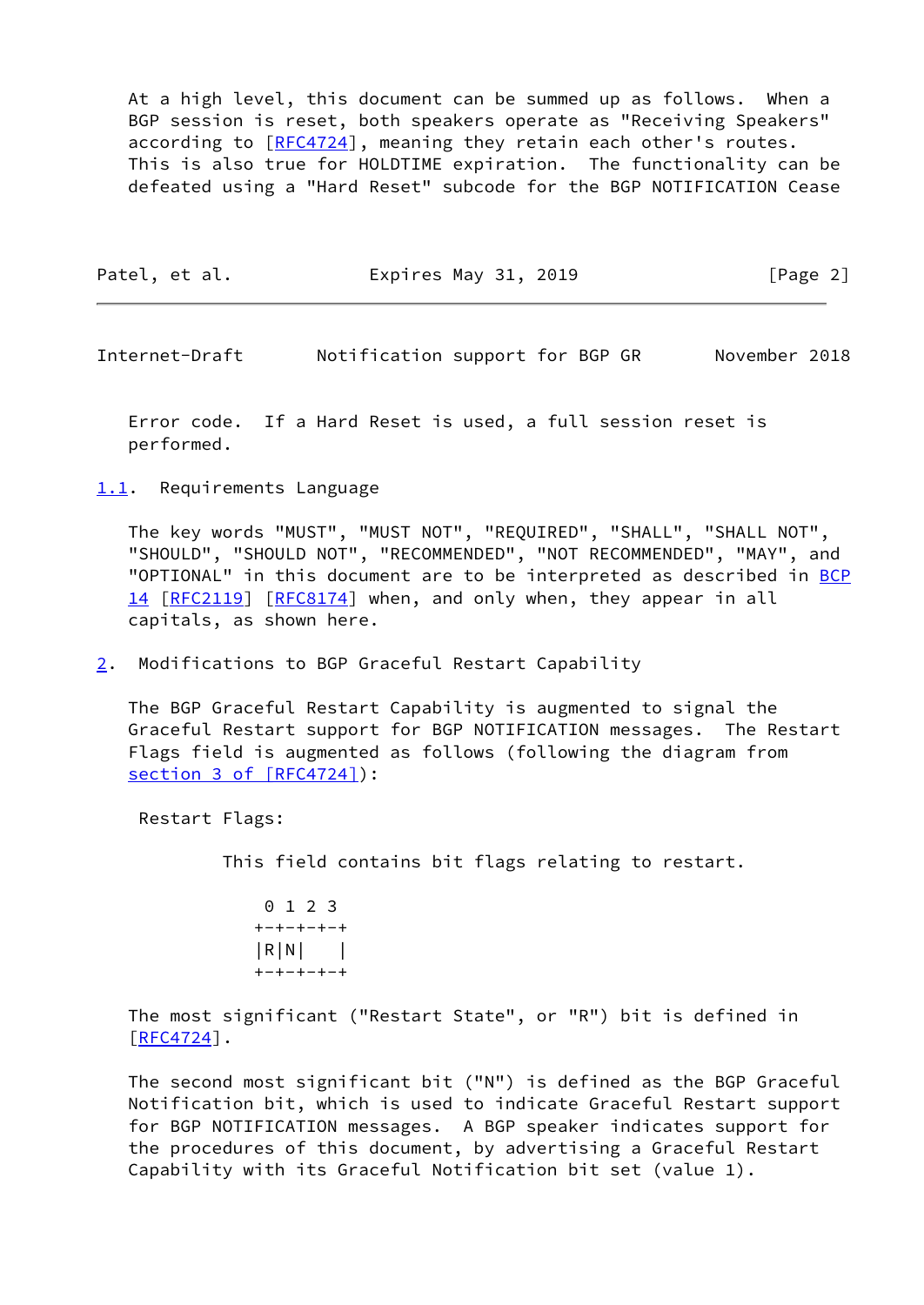If a BGP speaker that previously advertised a given set of Graceful Restart parameters opens a new session with a different set of parameters, these new parameters apply once the session has transitioned into ESTABLISHED state.

<span id="page-3-0"></span>[3](#page-3-0). BGP Hard Reset Subcode

 We define a new BGP NOTIFICATION Cease message subcode, called the BGP Hard Reset Subcode. The value of this subcode is discussed in [Section 9](#page-7-3). We refer to a BGP NOTIFICATION Cease message with the Hard Reset subcode as a Hard Reset message, or just a Hard Reset.

| Patel, et al. | Expires May 31, 2019 | [Page 3] |
|---------------|----------------------|----------|
|---------------|----------------------|----------|

<span id="page-3-2"></span>Internet-Draft Notification support for BGP GR November 2018

When the "N" bit has been exchanged by two peers, to distinguish them from Hard Reset we refer to any NOTIFICATION messages other than Hard Reset as "Graceful", since such messages invoke Graceful Restart semantics.

<span id="page-3-1"></span>[3.1](#page-3-1). Sending a Hard Reset

 A Hard Reset message is used to indicate to a peer with which the Graceful Notification bit has been exchanged, that the session is to be fully terminated.

 When sending a Hard Reset, the data portion of the NOTIFICATION is encoded as follows:

 +--------+--------+-------- | ErrCode| Subcode| Data +--------+--------+--------

 ErrCode is a BGP Error Code (as documented in the IANA BGP Error Codes registry) that indicates the reason for the Hard Reset. Subcode is a BGP Error Subcode (as documented in the IANA BGP Error Subcodes registry) as appropriate for the ErrCode. Similarly, Data is as appropriate for the ErrCode and Subcode. In short, the Hard Reset encapsulates another NOTIFICATION message in its data portion.

<span id="page-3-3"></span>[3.2](#page-3-3). Receiving a Hard Reset

 Whenever a BGP speaker receives a Hard Reset, the speaker MUST terminate the BGP session following the standard procedures in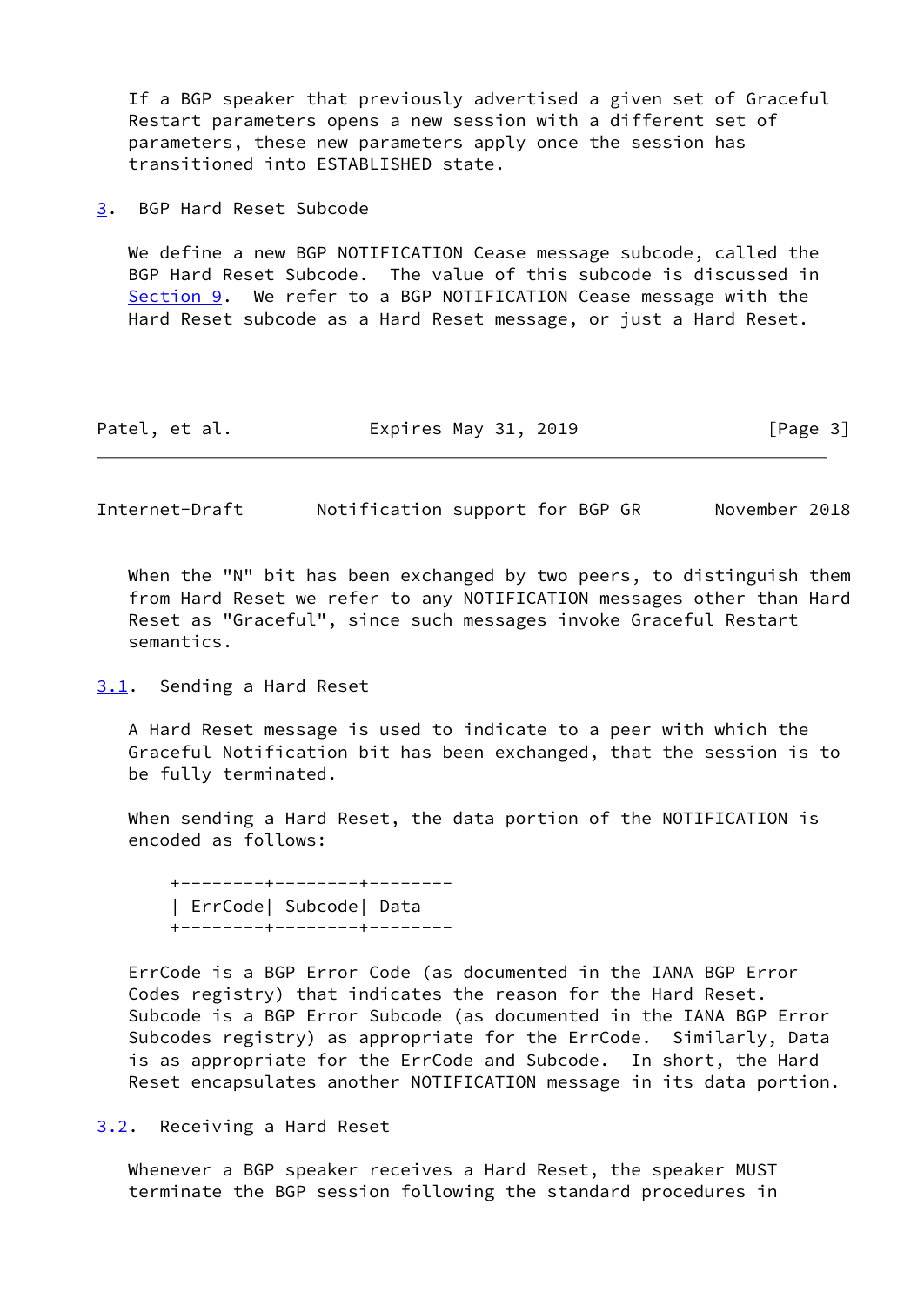[\[RFC4271](https://datatracker.ietf.org/doc/pdf/rfc4271)].

<span id="page-4-0"></span>[4](#page-4-0). Operation

 A BGP speaker that is willing to receive and send BGP NOTIFICATION messages according to the procedures of this document MUST advertise the BGP Graceful Notification "N" bit using the Graceful Restart Capability as defined in [\[RFC4724](https://datatracker.ietf.org/doc/pdf/rfc4724)].

 When such a BGP speaker has received the "N" bit from its peer, and receives from that peer a BGP NOTIFICATION message other than a Hard Reset, it MUST follow the rules for the Receiving Speaker mentioned in [Section 4.1](#page-4-1). The BGP speaker generating the BGP NOTIFICATION message MUST also follow the rules for the Receiving Speaker.

 When a BGP speaker resets its session due to a HOLDTIME expiry, it should generate the relevant BGP NOTIFICATION message as mentioned in [\[RFC4271](https://datatracker.ietf.org/doc/pdf/rfc4271)], but subsequently it MUST follow the rules for the Receiving Speaker mentioned in [Section 4.1](#page-4-1).

| Patel, et al. | Expires May 31, 2019 | [Page 4] |
|---------------|----------------------|----------|
|               |                      |          |

<span id="page-4-2"></span>Internet-Draft Notification support for BGP GR November 2018

 A BGP speaker SHOULD NOT send a Hard Reset to a peer from which it has not received the "N" bit. We note, however, that if it did so the effect would be as desired in any case, since according to [\[RFC4271](https://datatracker.ietf.org/doc/pdf/rfc4271)] and [[RFC4724](https://datatracker.ietf.org/doc/pdf/rfc4724)] any NOTIFICATION message, whether recognized or not, results in a session reset. Thus the only negative effect to be expected from sending the Hard Reset to a peer that hasn't advertised compliance to this specification would be that the peer would be unable to properly log the associated information.

 Once the session is re-established, both BGP speakers SHOULD set their "Forwarding State" bit to 1. If the "Forwarding State" bit is not set, then according to the procedures of [\[RFC4724\] section](https://datatracker.ietf.org/doc/pdf/rfc4724#section-4.2) 4.2, the relevant routes will be flushed, defeating the goals of this specification.

<span id="page-4-1"></span>[4.1](#page-4-1). Rules for the Receiving Speaker

[RFC4724] section 4.2 defines rules for the Receiving Speaker. These are modified as follows.

 The sentence "To deal with possible consecutive restarts, a route (from the peer) previously marked as stale MUST be deleted" only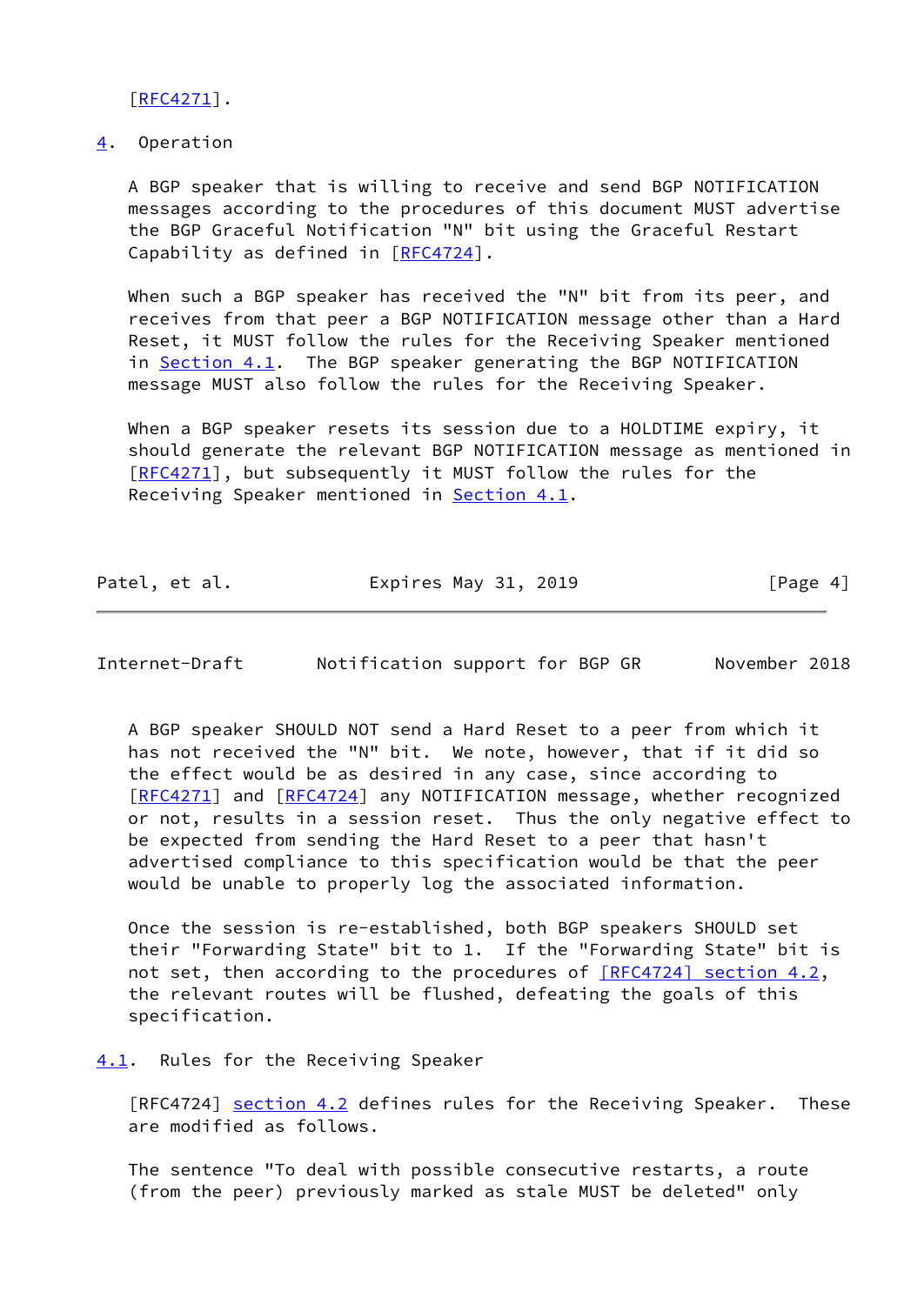applies when the "N" bit has not been exchanged with the peer:

- OLD: When the Receiving Speaker detects termination of the TCP session for a BGP session with a peer that has advertised the Graceful Restart Capability, it MUST retain the routes received from the peer for all the address families that were previously received in the Graceful Restart Capability and MUST mark them as stale routing information. To deal with possible consecutive restarts, a route (from the peer) previously marked as stale MUST be deleted. The router MUST NOT differentiate between stale and other routing information during forwarding.
- NEW: When the Receiving Speaker detects termination of the TCP session for a BGP session with a peer that has advertised the Graceful Restart Capability, it MUST retain the routes received from the peer for all the address families that were previously received in the Graceful Restart Capability and MUST mark them as stale routing information. The router MUST NOT differentiate between stale and other routing information during forwarding. If the "N" bit has not been exchanged with the peer, then to deal with possible consecutive restarts, a route (from the peer) previously marked as stale MUST be deleted.

The stale timer is given a formal name and made mandatory:

| Patel, et al. | Expires May 31, 2019 | [Page 5] |
|---------------|----------------------|----------|
|               |                      |          |

<span id="page-5-1"></span>Internet-Draft Notification support for BGP GR November 2018

- OLD: To put an upper bound on the amount of time a router retains the stale routes, an implementation MAY support a (configurable) timer that imposes this upper bound.
- NEW: To put an upper bound on the amount of time a router retains the stale routes, an implementation MUST support a (configurable) timer, called the "stale timer", that imposes this upper bound. A suggested default value for the stale timer is 180 seconds. An implementation MAY provide the option to disable the timer (i.e., to provide an infinite retention time) but MUST NOT do so by default.
- <span id="page-5-0"></span>[5](#page-5-0). Use of Hard Reset

<span id="page-5-2"></span>[5.1](#page-5-2). When to Send Hard Reset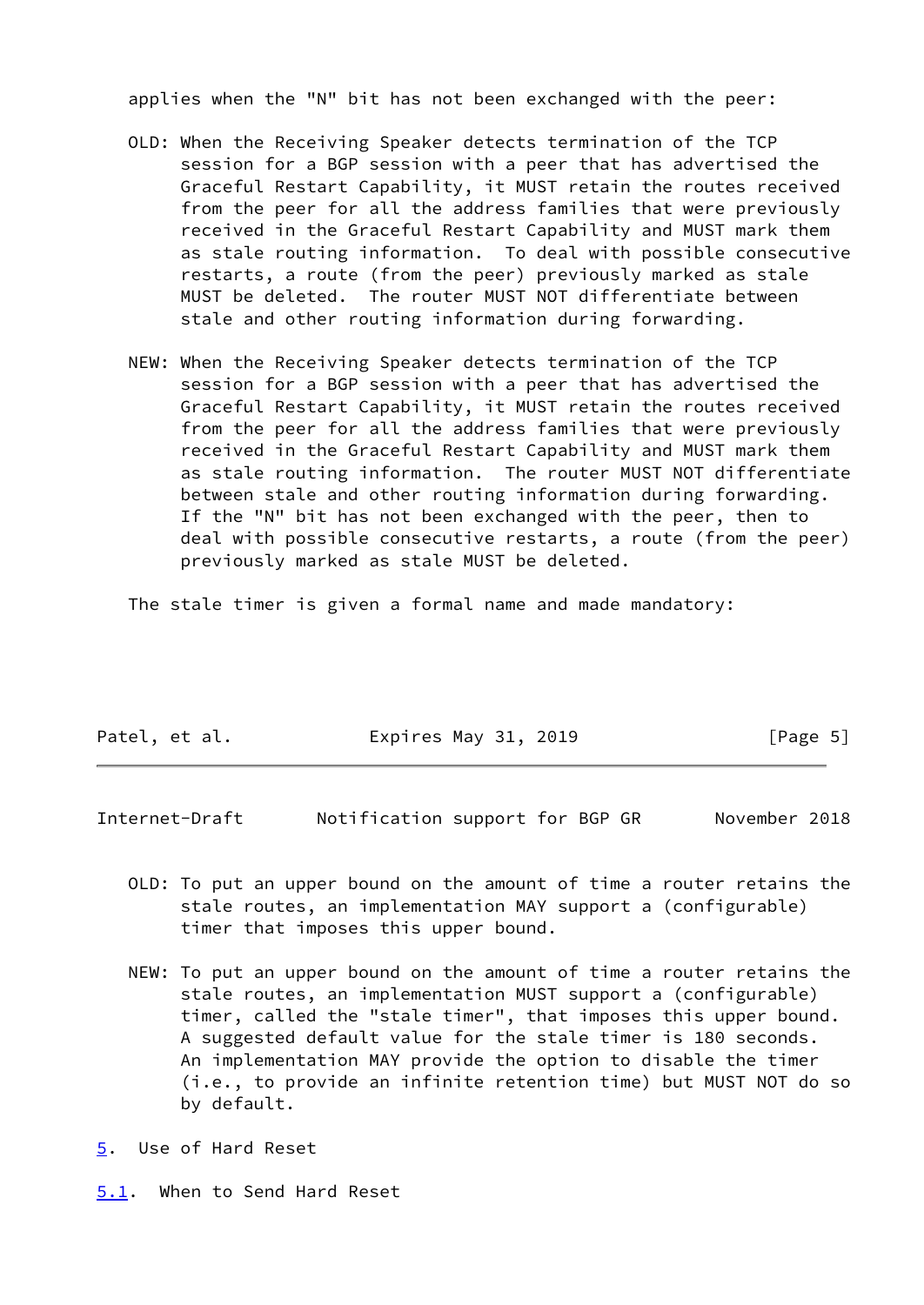Although when to send a Hard Reset is an implementation-specific decision, we offer some advice. Many Cease notification subcodes represent permanent or long-term rather than transient session termination, and as such it's appropriate to use Hard Reset with them. At time of publication, Cease subcodes 1-9 were defined.

| Value | Name<br>______________________     | Suggested Behavior   |
|-------|------------------------------------|----------------------|
|       | Maximum Number of Prefixes Reached | Hard Reset           |
|       | Administrative Shutdown            | Hard Reset           |
|       | Peer De-configured                 | Hard Reset           |
|       | Administrative Reset               | Provide user control |
| 5     | Connection Rejected                | Graceful Cease       |
| 6     | Other Configuration Change         | Graceful Cease       |
|       | Connection Collision Resolution    | Graceful Cease       |
| 8     | Out of Resources                   | Graceful Cease       |
| 9     | Hard Reset                         | Hard Reset           |

Suggestions for Cease Subcode Behavior

 These suggestions are only that, suggestions, not requirements. It's the nature of BGP implementations that the mapping of internal states to BGP NOTIFICATION codes and subcodes is not always perfect. The guiding principle for the implementor should be that if there is no realistic hope that forwarding can continue or that the session will be re-established within the deadline, Hard Reset should be used.

 For all other NOTIFICATION codes other than Cease, use of Hard Reset does not appear to be indicated.

| Expires May 31, 2019<br>Patel, et al. | [Page 6] |
|---------------------------------------|----------|
|---------------------------------------|----------|

<span id="page-6-1"></span>Internet-Draft Notification support for BGP GR November 2018

<span id="page-6-0"></span>[5.2](#page-6-0). Interaction With Other Specifications

 "BGP Administrative Shutdown Communication" [\[RFC8203](https://datatracker.ietf.org/doc/pdf/rfc8203)] specifies use of the data portion of the Administrative Shutdown or Administrative Reset Cease to convey a short message. When [\[RFC8203](https://datatracker.ietf.org/doc/pdf/rfc8203)] is used in conjunction with Hard Reset, the subcode of the outermost Cease MUST be Hard Reset, with the Administrative Shutdown or Reset Cease encapsulated within. The encapsulated administrative shutdown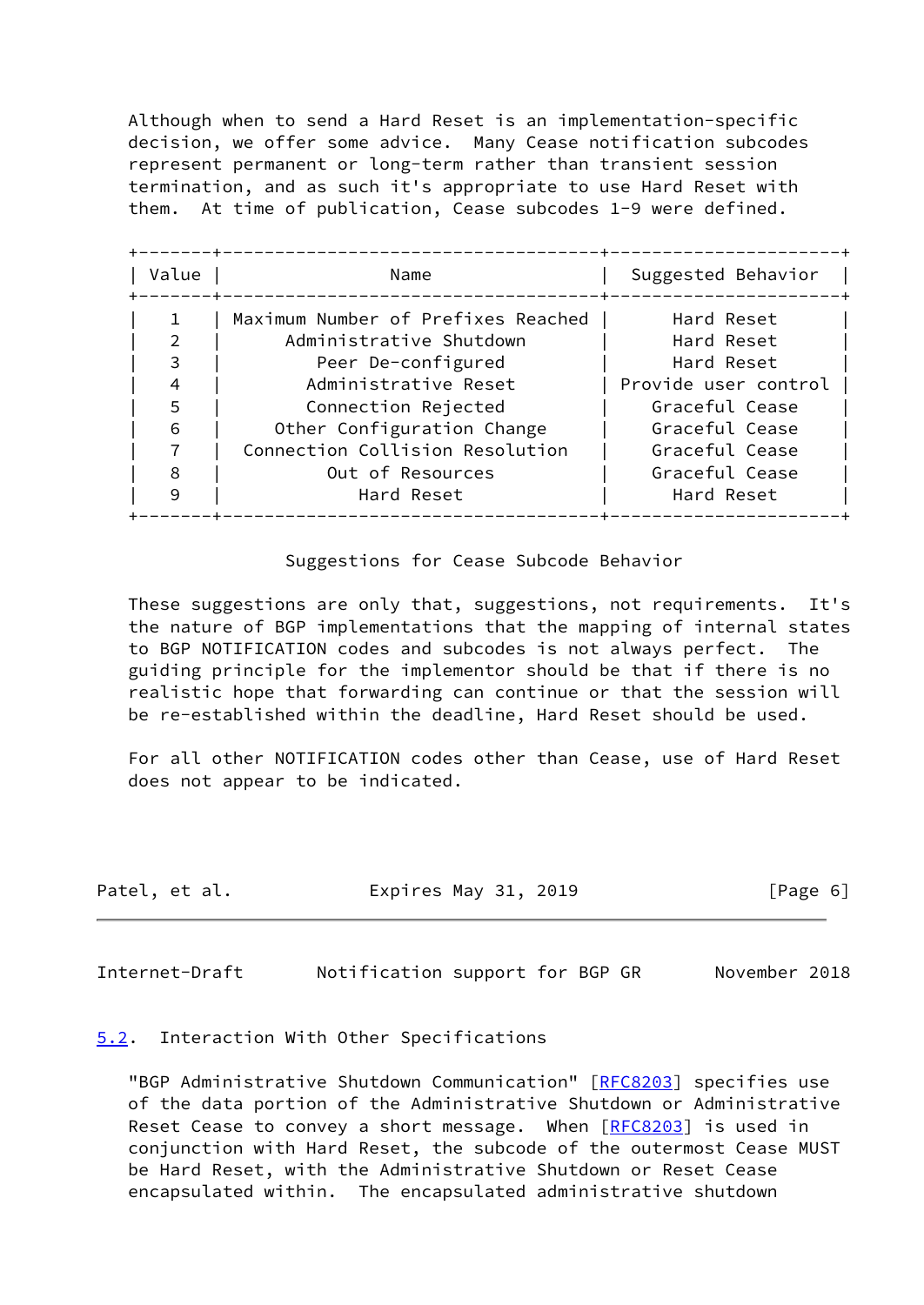message MUST subsequently be processed according to [\[RFC8203](https://datatracker.ietf.org/doc/pdf/rfc8203)].

<span id="page-7-0"></span>[6](#page-7-0). Management Considerations

 When reporting a Hard Reset to network management, the error code and subcode reported MUST be Cease, Hard Reset. If the network management layer in use permits it, the information carried in the Data portion SHOULD be reported as well.

<span id="page-7-1"></span>[7](#page-7-1). Operational Considerations

 Note that long (or infinite) retention time may cause operational issues, and should be enabled with care.

<span id="page-7-2"></span>[8](#page-7-2). Acknowledgements

 The authors would like to thank Jim Uttaro for the suggestion, and Emmanuel Baccelli, Bruno Decraene, Chris Hall, Warren Kumari, Paul Mattes, Robert Raszuk, and Alvaro Retana for their review and comments.

<span id="page-7-3"></span>[9](#page-7-3). IANA Considerations

 IANA has temporarily assigned subcode 9, named "Hard Reset", in the "BGP Cease NOTIFICATION message subcodes" registry. Upon publication of this document as an RFC, IANA is requested to make this allocation permanent.

 IANA is requested to establish a registry within the "Border Gateway Protocol (BGP) Parameters" grouping, to be called "BGP Graceful Restart Flags". The Registration Procedure should be Standards Action, the reference this document and [\[RFC4724](https://datatracker.ietf.org/doc/pdf/rfc4724)], and the initial values as follows:

<span id="page-7-4"></span>

| Patel, et al.  | Expires May 31, 2019            | [Page 7]      |
|----------------|---------------------------------|---------------|
| Internet-Draft | Notification support for BGP GR | November 2018 |

+--------------+---------------+------------+---------------+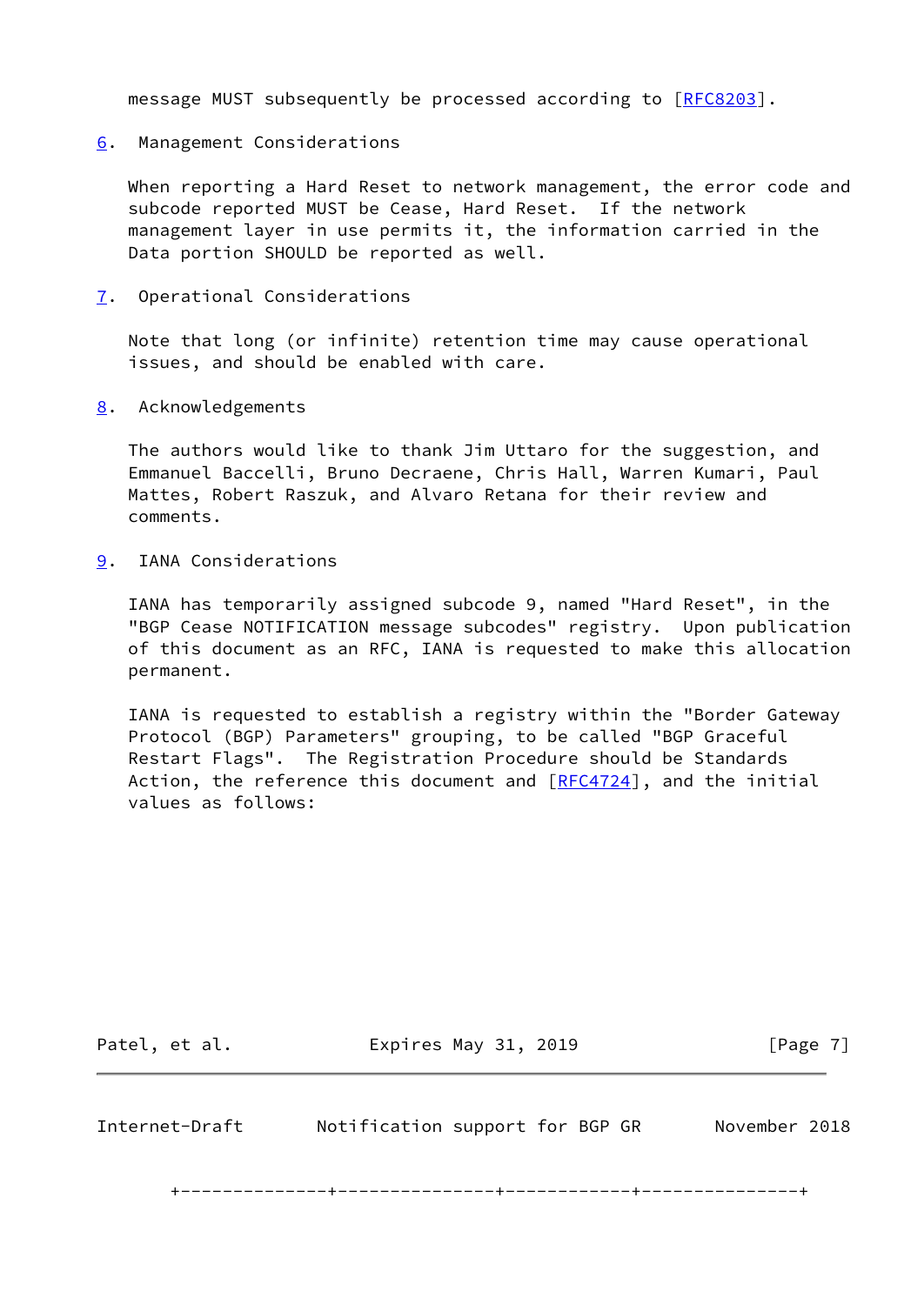| Restart State<br>$\lceil$ RFC4724]<br>Notification<br>this document<br>this document<br>unassigned<br>2. 3 | Bit Position | Name | Short Name | Reference |
|------------------------------------------------------------------------------------------------------------|--------------|------|------------|-----------|
|                                                                                                            |              |      |            |           |

 IANA is requested to establish a registry within the "Border Gateway Protocol (BGP) Parameters" grouping, to be called "BGP Graceful Restart Flags for Address Family". The Registration Procedure should be Standards Action, the reference this document and  $[REC4724]$ , and the initial values as follows:

| Bit Position | Name                           | Short Name | Reference                  |
|--------------|--------------------------------|------------|----------------------------|
| $1 - 7$      | Forwarding State<br>unassigned |            | [REC4724]<br>this document |

<span id="page-8-0"></span>[10.](#page-8-0) Security Considerations

 This specification doesn't change the basic security model inherent in [[RFC4724\]](https://datatracker.ietf.org/doc/pdf/rfc4724), with the exception that the protection against repeated resets is relaxed. To mitigate the consequent risk that an attacker could use repeated session resets to prevent stale routes from ever being deleted, we make the stale routes timer mandatory (in practice it is already ubiquitous). To the extent  $[RECA724]$  might be said to help defend against denials of service by making the control plane more resilient, this extension may modestly increase that resilience; however, there are enough confounding and deployment-specific factors that no general claims can be made.

- <span id="page-8-1"></span>[11.](#page-8-1) Normative References
	- [RFC2119] Bradner, S., "Key words for use in RFCs to Indicate Requirement Levels", [BCP 14](https://datatracker.ietf.org/doc/pdf/bcp14), [RFC 2119](https://datatracker.ietf.org/doc/pdf/rfc2119), DOI 10.17487/RFC2119, March 1997, <[https://www.rfc-editor.org/info/rfc2119>](https://www.rfc-editor.org/info/rfc2119).
	- [RFC4271] Rekhter, Y., Ed., Li, T., Ed., and S. Hares, Ed., "A Border Gateway Protocol 4 (BGP-4)", [RFC 4271,](https://datatracker.ietf.org/doc/pdf/rfc4271) DOI 10.17487/RFC4271, January 2006, <[https://www.rfc-editor.org/info/rfc4271>](https://www.rfc-editor.org/info/rfc4271).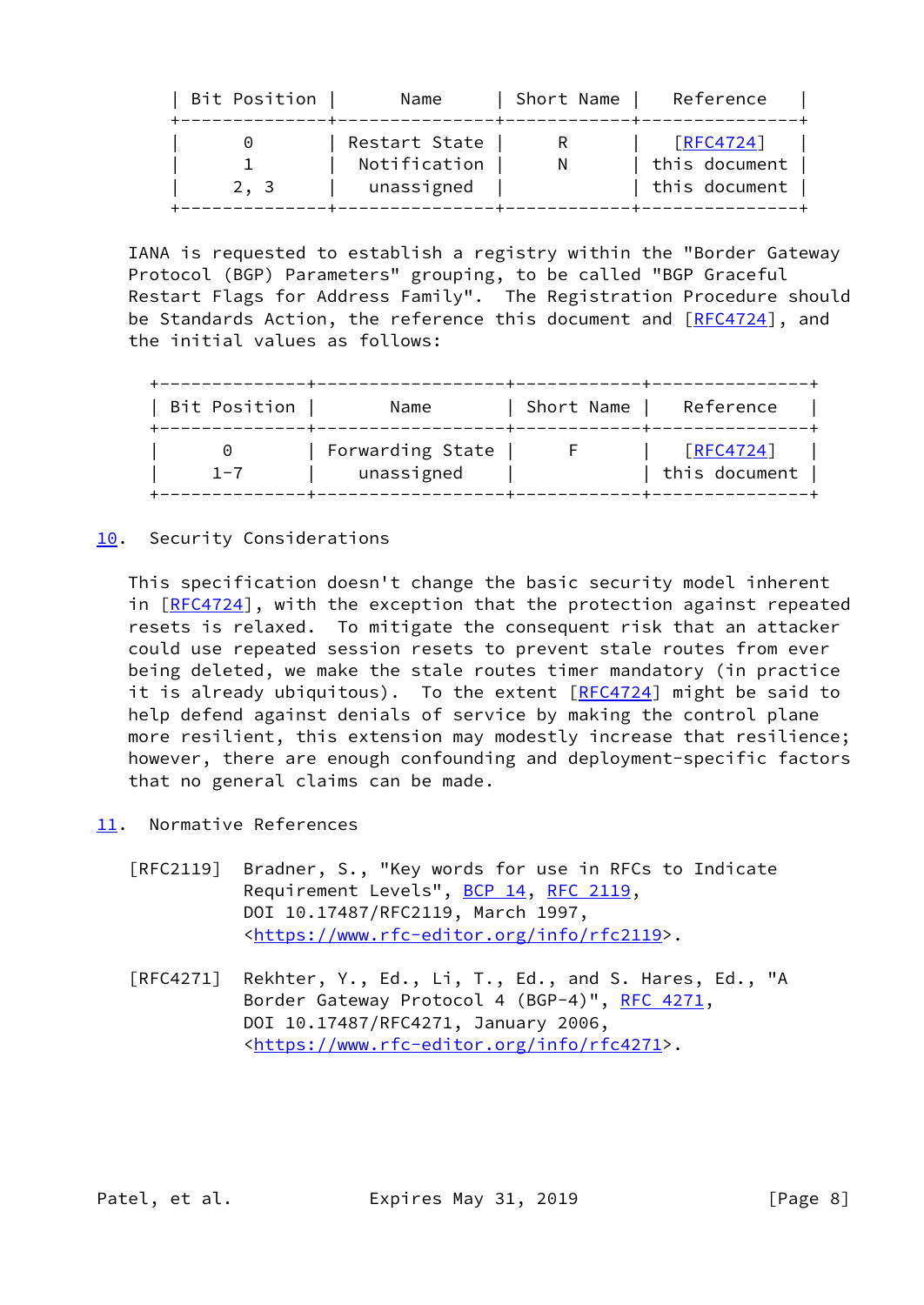<span id="page-9-0"></span>Internet-Draft Notification support for BGP GR November 2018

- [RFC4724] Sangli, S., Chen, E., Fernando, R., Scudder, J., and Y. Rekhter, "Graceful Restart Mechanism for BGP", [RFC 4724](https://datatracker.ietf.org/doc/pdf/rfc4724), DOI 10.17487/RFC4724, January 2007, <[https://www.rfc-editor.org/info/rfc4724>](https://www.rfc-editor.org/info/rfc4724).
- [RFC8174] Leiba, B., "Ambiguity of Uppercase vs Lowercase in [RFC](https://datatracker.ietf.org/doc/pdf/rfc2119) [2119](https://datatracker.ietf.org/doc/pdf/rfc2119) Key Words", [BCP 14](https://datatracker.ietf.org/doc/pdf/bcp14), [RFC 8174,](https://datatracker.ietf.org/doc/pdf/rfc8174) DOI 10.17487/RFC8174, May 2017, [<https://www.rfc-editor.org/info/rfc8174](https://www.rfc-editor.org/info/rfc8174)>.
- [RFC8203] Snijders, J., Heitz, J., and J. Scudder, "BGP Administrative Shutdown Communication", [RFC 8203,](https://datatracker.ietf.org/doc/pdf/rfc8203) DOI 10.17487/RFC8203, July 2017, <[https://www.rfc-editor.org/info/rfc8203>](https://www.rfc-editor.org/info/rfc8203).

Authors' Addresses

 Keyur Patel Arrcus

Email: keyur@arrcus.com

 Rex Fernando Cisco Systems 170 W. Tasman Drive San Jose, CA 95134 USA

Email: rex@cisco.com

 John Scudder Juniper Networks 1194 N. Mathilda Ave Sunnyvale, CA 94089 USA

Email: jgs@juniper.net

 Jeff Haas Juniper Networks 1194 N. Mathilda Ave Sunnyvale, CA 94089 USA